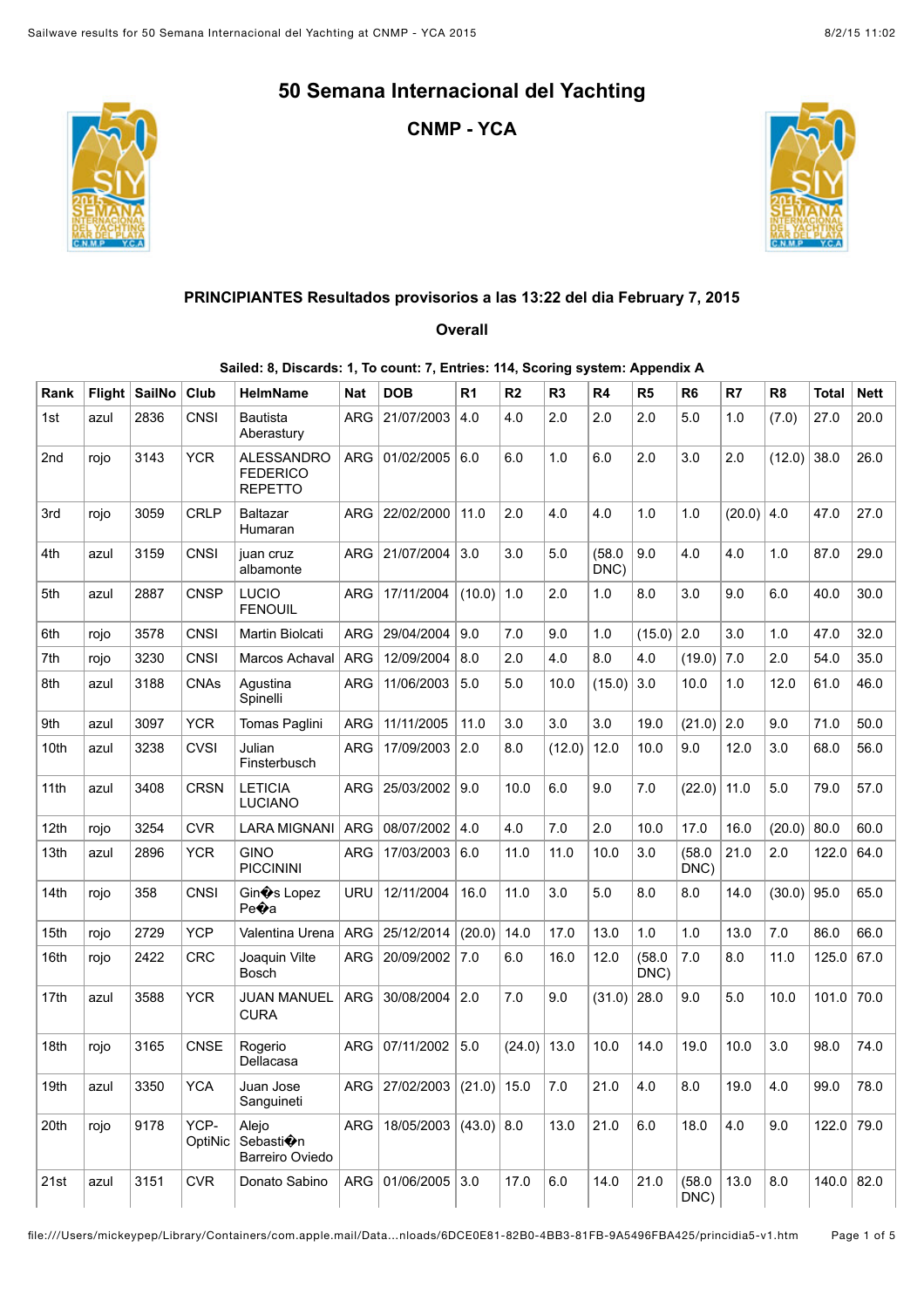| 22nd | rojo | 3518 | <b>YCA</b>      | Tadeo Santos                                | ARG        | 27/12/2002 | 16.0   | 12.0   | 5.0    | 9.0    | 19.0           | (21.0)             | 6.0    | 15.0               | 103.0 | 82.0  |
|------|------|------|-----------------|---------------------------------------------|------------|------------|--------|--------|--------|--------|----------------|--------------------|--------|--------------------|-------|-------|
| 23rd | azul | 3178 | <b>CSF</b>      | Tomas Otero<br><b>Billiet</b>               | <b>ARG</b> | 12/08/2002 | 13.0   | 9.0    | 17.0   | 6.0    | 6.0            | 17.0               | (29.0) | 18.0               | 115.0 | 86.0  |
| 24th | rojo | 3563 | <b>CSF</b>      | Lautaro Kakias                              | <b>ARG</b> |            | 1.0    | 10.0   | 27.0   | 16.0   | 26.0           | $(29.0)$ 5.0       |        | 6.0                | 120.0 | 91.0  |
| 25th | azul | 3258 | <b>YCA</b>      | Lucas Saner                                 | <b>ARG</b> | 21/10/2002 | 19.0   | 13.0   | 20.0   | 7.0    | 5.0            | 5.0                | 25.0   | (36.0)             | 130.0 | 94.0  |
| 26th | azul | 3149 | <b>CUBA</b>     | <b>FACUNDO</b><br><b>TRUEBA</b>             | <b>ARG</b> | 01/09/2004 | 10.0   | 16.0   | (25.0) | 14.0   | 20.0           | 6.0                | 17.0   | 11.0               | 119.0 | 94.0  |
| 27th | rojo | 2976 | <b>CVR</b>      | Dante Ariel<br>Gasparoni                    | <b>ARG</b> | 26/09/2003 | 24.0   | 19.0   | 15.0   | 4.0    | (25.0)         | 14.0               | 14.0   | 5.0                | 120.0 | 95.0  |
| 28th | rojo | 2782 | <b>YCP</b>      | Franco Hornos                               | <b>ARG</b> | 20/01/2000 | 18.0   | 14.0   | 18.0   | 18.0   | 5.0            | 2.0                | (21.0) | 21.0               | 117.0 | 96.0  |
| 29th | rojo | 3580 | <b>YCA</b>      | Maria Belen<br>Schneider                    | <b>ARG</b> | 18/08/2003 | 15.0   | 5.0    | 22.0   | 17.0   | 11.0           | 6.0                | 23.0   | (24.0)             | 123.0 | 99.0  |
| 30th | azul | 3435 | <b>CNSI</b>     | Federico<br>Warburg                         | ARG        | 12/01/2005 | 7.0    | 20.0   | 14.0   | 20.0   | (58.0)<br>DNC) | 7.0                | 9.0    | 22.0               | 157.0 | 99.0  |
| 31st | azul | 3182 | <b>CNSI</b>     | Mar <b></b> a<br>Catalina Lago              | <b>ARG</b> | 02/05/2001 | 13.0   | 22.0   | 23.0   | 8.0    | 13.0           | (30.0)             | 11.0   | 14.0               | 134.0 | 104.0 |
| 32nd | azul | 3558 | <b>CVB</b>      | <b>Matias Llull</b>                         | ARG        | 23/09/2002 | 19.0   | 13.0   | 26.0   | 7.0    | (43.0)         | 12.0               | 15.0   | 17.0               | 152.0 | 109.0 |
| 33rd | rojo | 3243 | <b>CVR</b>      | santiago<br>montoya                         | <b>ARG</b> | 28/01/2002 | (27.0) | 27.0   | 8.0    | 18.0   | 14.0           | 16.0               | 18.0   | 8.0                | 136.0 | 109.0 |
| 34th | rojo | 3179 | <b>CNSI</b>     | <b>Manuel Valiante</b>                      | <b>ARG</b> | 16/02/2004 | 8.0    | 12.0   | 15.0   | 13.0   | 29.0           | (30.0)             | 15.0   | 17.0               | 139.0 | 109.0 |
| 35th | azul | 2842 | <b>CSF</b>      | Dante<br>Ciappesoni                         | <b>ARG</b> | 15/04/2002 | 17.0   | 21.0   | 14.0   | 23.0   | 12.0           | 11.0               | (34.0) | 21.0               | 153.0 | 119.0 |
| 36th | azul | 3504 | <b>CNSI</b>     | Felipe Lacour                               | ARG        | 20/06/2002 | 14.0   | 15.0   | 23.0   | 19.0   | 16.0           | (58.0)<br>DNC)     | 10.0   | 23.0               | 178.0 | 120.0 |
| 37th | azul | 3133 | <b>CUBA</b>     | Antonia Cervi                               | <b>ARG</b> | 11/08/2003 | 22.0   | 19.0   | 19.0   | 15.0   | (44.0)         | 23.0               | 7.0    | 16.0               | 165.0 | 121.0 |
| 38th | rojo | 3290 | <b>CVSI</b>     | juan ignazio<br>rosso                       | <b>ARG</b> | 18/05/2004 | 18.0   | 17.0   | 10.0   | 5.0    | 33.0           | (38.0)             | 26.0   | 14.0               | 161.0 | 123.0 |
| 39th | rojo | 3219 | <b>CRSN</b>     | Santino<br>Marcatelli                       | <b>ARG</b> | 27/12/2005 | 1.0    | 1.0    | 1.0    | 3.0    | (58.0)<br>DNC) | 58.0<br><b>DNC</b> | 3.0    | 58.0<br><b>DNC</b> | 183.0 | 125.0 |
| 40th | rojo | 3426 | <b>YCR</b>      | <b>VICTORIA ANA</b><br><b>GARCIA</b>        | <b>ARG</b> | 07/11/2005 | 20.0   | 18.0   | 11.0   | 11.0   | 9.0            | 24.0               | 32.0   | (37.0)             | 162.0 | 125.0 |
| 41st | rojo | 3265 | <b>YCA</b>      | Guido Van<br>Avermaete                      | <b>ARG</b> | 03/07/2004 | 23.0   | 9.0    | 12.0   | (25.0) | 17.0           | 23.0               | 20.0   | 23.0               | 152.0 | 127.0 |
| 42nd | azul | 2501 | <b>CRLP</b>     | Abril<br>Santagostino                       | <b>ARG</b> | 29/09/2001 | 17.0   | 20.0   | (26.0) | 24.0   | 15.0           | 22.0<br><b>DPI</b> | 23.0   | 13.0               | 160.0 | 134.0 |
| 43rd | azul | 3128 | <b>CNSP</b>     | <b>MARCO</b><br><b>LIMARDO</b>              | <b>ARG</b> | 15/10/2004 | 12.0   | 24.0   | 19.0   | 11.0   | (38.0)         | 27.0               | 24.0   | 19.0               | 174.0 | 136.0 |
| 44th | rojo | 3221 | <b>CUBA</b>     | <b>LUCIA MINIATI</b>                        | <b>ARG</b> | 06/03/2005 | 15.0   | 22.0   | 29.0   | 23.0   | 24.0           | 18.0               | 8.0    | (33.0)             | 172.0 | 139.0 |
| 45th | rojo | 3530 | <b>CVSI</b>     | Constanza M,<br>Lopez                       | <b>ARG</b> | 12/09/2003 | 31.0   | 28.0   | 22.0   | 20.0   | 12.0           | 10.0               | (33.0) | 18.0               | 174.0 | 141.0 |
| 46th | azul | 2904 | YCP-<br>OptiNic | Mariangeles<br>Wandelow                     | <b>ARG</b> | 12/07/2002 | 25.0   | 18.0   | 21.0   | 16.0   | 11.0           | (58.0)<br>DNC)     | 16.0   | 34.0               | 199.0 | 141.0 |
| 47th | azul | 3120 | <b>CUBA</b>     | Joaquin Mitjans                             | ARG        | 26/11/2003 | 23.0   | 30.0   | 8.0    | 26.0   | (41.0)         | 22.0               | 18.0   | 15.0               | 183.0 | 142.0 |
| 48th | rojo | 2882 | <b>CUBA</b>     | Benjam <sup>o</sup> n<br>Rodriguez<br>Mor�n | <b>ARG</b> | 17/11/2005 | 21.0   | 25.0   | 16.0   | 22.0   | 28.0           | (31.0)             | 12.0   | 19.0               | 174.0 | 143.0 |
| 49th | rojo | 3158 | <b>CUBA</b>     | <b>LOLA TRUEBA</b>                          | ARG        | 20/03/2006 | (36.0) | 21.0   | 21.0   | 27.0   | 22.0           | 12.0               | 35.0   | 25.0               | 199.0 | 163.0 |
| 50th | azul | 2492 | <b>YCA</b>      | Victoria Van<br>Avermaete                   | <b>ARG</b> | 07/07/2004 | 30.0   | 25.0   | 29.0   | 17.0   | 18.0           | 13.0               | (33.0) | 31.0               | 196.0 | 163.0 |
| 51st | rojo | 2789 | <b>YCP</b>      | Guillermina<br><b>Belen Martinez</b>        | ARG        | 22/11/2001 | 33.0   | 29.0   | (34.0) | 26.0   | 13.0           | 11.0               | 30.0   | 32.0               | 208.0 | 174.0 |
| 52nd | rojo | 2522 | <b>CUBA</b>     | Calixto varela<br>iraola                    | <b>ARG</b> | 28/04/2005 | 35.0   | 26.0   | 18.0   | 24.0   | (38.0)         | 33.0               | 22.0   | 16.0               | 212.0 | 174.0 |
| 53rd | azul | 3470 | <b>CRLP</b>     | Juan Francisco<br>$7$ nnn                   | <b>ARG</b> | 27/08/2001 | 26.0   | (41.0) | 32.0   | 29.0   | 18.0           | 13.0               | 27.0   | 30.0               | 216.0 | 175.0 |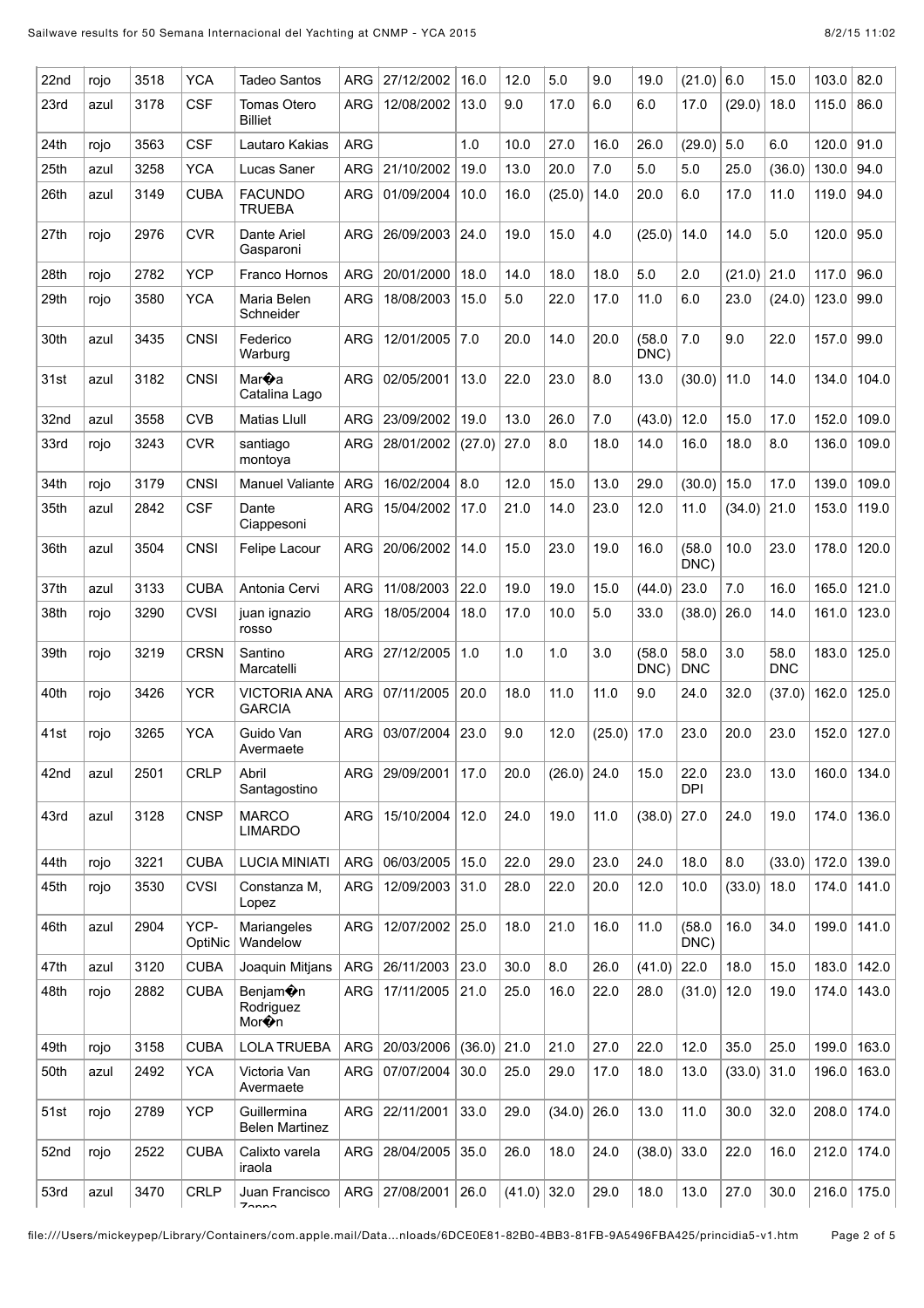|             |      |                |                 | Lappa                                                     |                |               |                 |                  |                     |                    |                    |                    |                    |                    |       |                             |
|-------------|------|----------------|-----------------|-----------------------------------------------------------|----------------|---------------|-----------------|------------------|---------------------|--------------------|--------------------|--------------------|--------------------|--------------------|-------|-----------------------------|
| 54th        | azul | 2953           | <b>YCCN</b>     | <b>Bruno Chiodini</b>                                     | <b>ARG</b>     | 01/08/2001    | (43.0)          | 42.0             | 34.0                | 19.0               | 30.0               | 4.0                | 22.0               | 25.0               | 219.0 | 176.0                       |
| 55th        | rojo | 2862           | <b>CNSI</b>     | TOMAS<br><b>RADEMACHER</b>                                | <b>ARG</b>     | 18/12/2004    | 14.0            | 33.0             | 20.0                | 32.0               | 22.0               | (37.0)             | 30.0               | 27.0               | 215.0 | 178.0                       |
| 56th        | azul | 2762           | <b>CNSE</b>     | Yazmin<br>Dellacasa                                       | <b>ARG</b>     | 21/10/2004    | 28.0            | 28.0             | 24.0                | (31.0)             | 31.0               | 24.0               | 27.0               | 20.0               | 213.0 | 182.0                       |
| 57th        | azul | 3067           | <b>CUBA</b>     | Lucas Eduardo<br>Previgliano                              | <b>ARG</b>     | 26/03/2002    | 27.0            | 27.0             | (42.0)              | 35.0               | 16.0               | 15.0               | 42.0               | 28.0               | 232.0 | 190.0                       |
| 58th        | rojo | 3506           | <b>YCA</b>      | Santos Barbero                                            | <b>ARG</b>     | 15/01/2005    | 22.0            | (42.0)           | 35.0                | 30.0               | 26.0               | 20.0               | 34.0               | 28.0               | 237.0 | 195.0                       |
| 59th        | rojo | 3275           | <b>CUBA</b>     | <b>JERONIMO</b><br><b>LOPEZ</b><br><b>ALCALA</b>          | <b>ARG</b>     | 01/09/2001    | 31.0            | 34.0             | (47.0)              | 33.0               | 7.0                | 26.0               | 43.0               | 22.0               | 243.0 | 196.0                       |
| 60th        | rojo | 3270           | <b>CRLP</b>     | Sofia de Barrio                                           | <b>ARG</b>     | 05/12/2003    | 32.0            | 29.0             | 35.0                | (58.0)<br>DNC)     | 23.0               | 14.0               | 44.0               | 34.0               | 269.0 | 211.0                       |
| 61st        | azul | 2809           | <b>CNSP</b>     | <b>LUCAS</b><br><b>HIDALGO</b>                            | <b>ARG</b>     | 19/02/2004    | 26.0            | 31.0             | 33.0                | (39.0)             | 34.0               | 32.0               | 31.0               | 24.0               | 250.0 | 211.0                       |
| 62nd        | azul | 2600           | <b>CNSE</b>     | Bernardo Aldo<br>Pironio                                  | <b>ARG</b>     | 27/04/2004    | 25.0            | 36.0             | 30.0                | 29.0               | 43.0               | 28.0               | 26.0               | (58.0)<br>RET)     | 275.0 | 217.0                       |
| 63rd        | azul | 3022           | <b>CNSI</b>     | Emilio<br>Auberdiac                                       | <b>ARG</b>     | 07/07/2004    | 30.0            | 35.0             | 37.0                | 28.0               | 31.0               | 33.0               | 24.0               | (41.0)             | 259.0 | 218.0                       |
| 64th        | rojo | 3093           | <b>CUBA</b>     | Martin<br>Cavanagh                                        | <b>ARG</b>     |               | 28.0            | 33.0             | (43.0)              | 35.0               | 24.0               | 28.0               | 32.0               | 41.0               | 264.0 | 221.0                       |
| 65th        | rojo | 8238           | <b>CNSI</b>     | I�aki Caviglia                                            | <b>ARG</b>     | 28/06/2004    | 36.0            | (45.0)           | 27.0                | 30.0               | 37.0               | 32.0               | 36.0               | 26.0               | 269.0 | 224.0                       |
| 66th        | rojo | 3105           | <b>YCA</b>      | <b>ROCCO</b><br><b>RACIOPPI</b>                           | <b>ARG</b>     | 27/10/2005    | 12.0            | 23.0             | (58.0)<br>DNC)      | 58.0<br><b>DNC</b> | 58.0<br><b>DNC</b> | 58.0<br><b>DNC</b> | 6.0                | 10.0               | 283.0 | 225.0                       |
| 67th        | azul | 16960          | YCP-<br>OptiNic | Nahuel Olivetti                                           | <b>USA</b>     | 21/10/2002    | 29.0            | 16.0             | 28.0                | 40.0               | 35.0               | (58.0)<br>DNC)     | 28.0               | 58.0<br><b>DNC</b> | 292.0 | 234.0                       |
| 68th        | rojo | 3033           | <b>CNAS</b>     | Nazareno<br>Scarafiocca                                   | <b>ARG</b>     | 29/12/2000    | (44.0)          | 35.0             | 42.0                | 42.0               | 17.0               | 20.0               | 41.0               | 40.0               | 281.0 | 237.0                       |
| 69th        | rojo | 2774           | <b>CRLP</b>     | Thiago<br>Santagostino                                    | <b>ARG</b>     | 14/05/2004    | 40.0            | 43.0             | 43.0                | 36.0               | 32.0               | 15.0               | (44.0)             | 31.0               | 284.0 | 240.0                       |
| 70th        | azul | 2970           | YCP-<br>OptiNic | Abril Rolon<br>Gunther                                    | <b>ARG</b>     | 30/05/2002    | 34.0            | 37.0             | 32.0                | (58.0)<br>DNC)     | 36.0               | 58.0<br><b>DNC</b> | 17.0               | 27.0               | 299.0 | 241.0                       |
| 71st        | azul | 3107           | <b>CRLP</b>     | Pablo Bugallo                                             | ARG            | 14/09/2004    | 44.0            | 44.0             | (46.0)              | 41.0               | 29.0               | 27.0               | 28.0               | 29.0               | 288.0 | 242.0                       |
| 72nd        | azul | 3866           | <b>CRLP</b>     | Benjamin<br>Galvan                                        | <b>ARG</b>     | 28/10/2004    | (50.0)          | 39.0             | 37.0                | 28.0               | 23.0               | 31.0               | 47.0               | 40.0               | 295.0 | 245.0                       |
| 73rd        | azul | 2853           | <b>YCSF</b>     | Lucio cinaglia                                            | <b>ARG</b>     | 18/07/2001    | 38.0            | 37.0             | (40.0)              | 39.0               | 37.0               | 35.0               | 36.0               | 26.0               | 288.0 | 248.0                       |
| 74th        | rojo | 2758           | <b>CRLP</b>     | <b>JUAN IGNACIO</b><br><b>MIGUELES</b><br><b>JUSTUS</b>   | ARG            | 20/07/2001    | 41.0            | 39.0             | 41.0                | 40.0               | 25.0               | 25.0               | 43.0               | (58.0)<br>DNC)     | 312.0 | 254.0                       |
| 75th        | azul | 3523           | CNZ             | Ana<br>andronowicz                                        | <b>ARG</b>     | 14/01/2004    | (58.0)<br>DNC)  | 23.0             | 30.0                | 34.0               | 27.0               | 58.0<br><b>DNC</b> | 46.0               | 39.0               | 315.0 | 257.0                       |
| 76th        | rojo | 3252           | <b>CNAS</b>     | <b>Tomas Kanter</b>                                       | ARG            | 11/06/2003    | 38.0            | 30.0             | 24.0                | 38.0               | 44.0               | (58.0)<br>DNC)     | 42.0               | 42.0               | 316.0 | 258.0                       |
| 77th        | azul | 3193           | <b>CUBA</b>     | <b>Bautista</b><br>Mar $\hat{\mathbf{\bullet}}$ a Fanelli | ARG            | 06/07/2004    | 24.0            | 31.0             | 25.0                | 46.0               | (58.0)<br>DNC)     | 58.0<br><b>DNC</b> | 19.0               | 58.0<br><b>DNC</b> | 319.0 | 261.0                       |
| 78th        | azul | 3415           | <b>YCA</b>      | Ines Billoch                                              | ARG            | 31/07/2001    | 41.0            | 46.0             | 44.0                | 32.0               | (58.0)<br>DNC)     | 29.0               | 39.0               | 32.0               | 321.0 | 263.0                       |
| 79th        | rojo | 1701           | <b>CNAS</b>     | Eric Campos                                               | ARG            | 01/06/2003    | 45.0            | 32.0             | 39.0                | 27.0               | 21.0               | (58.0)<br>DNC)     | 58.0<br><b>DNC</b> | 43.0               | 323.0 | 265.0                       |
| 80th        | azul | 3485           | CNZ             | Carola<br>Perazzolo                                       | ARG            | 03/06/2004    | 35.0            | 45.0             | 39.0                | 41.0               | 30.0               | 34.0               | (48.0)             | 43.0               | 315.0 | 267.0                       |
| 81st        | rojo | 2828           | <b>CVR</b>      | Camila Pezzuti                                            | ARG            | 27/01/2004    | 32.0            | 40.0             | 38.0                | 34.0               | (58.0)<br>DNC)     | 58.0<br><b>DNC</b> | 31.0               | 35.0               | 326.0 | 268.0                       |
| 82nd        | rojo | 3094           | <b>CRLP</b>     | Martina<br>Brandolino                                     | ARG            | 03/02/2004    | $(54.0)$ 50.0   |                  | 44.0                | 37.0               | 27.0               | 16.0               | 52.0               | 44.0               | 324.0 | 270.0                       |
| <b>DO-4</b> | ---- | $\overline{A}$ | VOON            | $D - b - c$                                               | $\overline{A}$ | $\frac{1}{2}$ | 10 <sub>0</sub> | $1.54 \text{ N}$ | $\Lambda$ $\Lambda$ | 170                | 220                | 250                | $AE$ $\Omega$      | 270                |       | $\sim$ $\sim$ $\sim$ $\sim$ |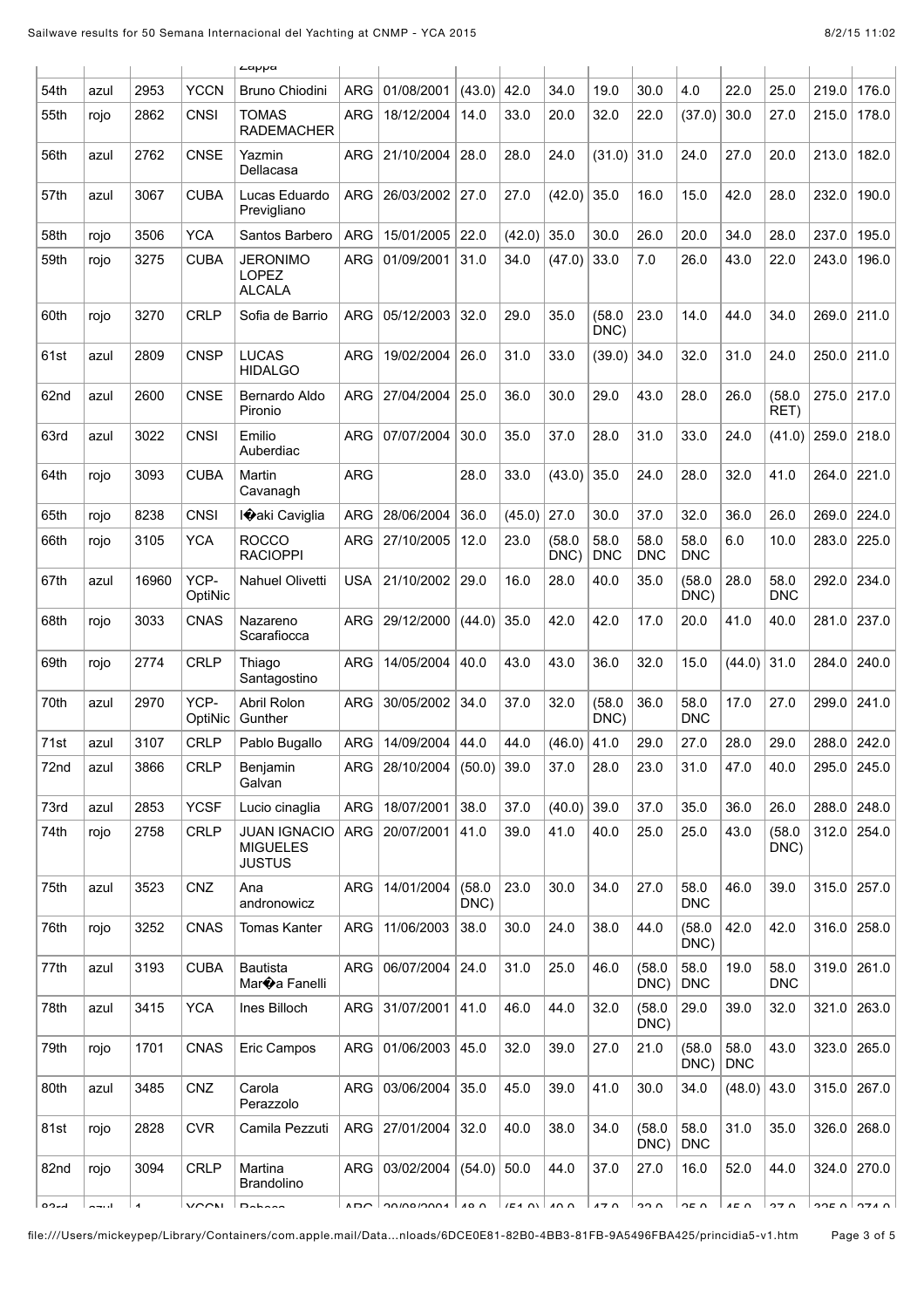| oolu             | a∠uı | $\mathbf{I}$ | <b>IUUIV</b>    | Repeca<br>Angiolini                     | <b>ARU</b> | LUIVOIZUU I         | 40.0           | $(01.0)$  40.0 |                | 41.0           | ∪.∠د               | <b>∠0.0</b>        | 40.U               | <b>J.IU</b>        |       | JZJ.U   Z14.U |
|------------------|------|--------------|-----------------|-----------------------------------------|------------|---------------------|----------------|----------------|----------------|----------------|--------------------|--------------------|--------------------|--------------------|-------|---------------|
| 84th             | rojo | 3040         | <b>YCA</b>      | Marcos Pruden                           | <b>ARG</b> | 23/02/2006          | 42.0           | 34.0           | 31.0           | 43.0           | (58.0)<br>DNC)     | 58.0<br><b>DNC</b> | 37.0               | 29.0               | 332.0 | 274.0         |
| 85th             | azul | 3127         | CNZ             | Mateo Miranda                           | <b>ARG</b> | 02/10/2004          | 29.0           | 36.0           | 38.0           | 37.0           | 45.0               | (58.0)<br>DNC)     | 35.0               | 58.0<br><b>DNC</b> | 336.0 | 278.0         |
| 86th             | rojo | 3176         | YCP-<br>OptiNic | Mateo Barreto                           | <b>ARG</b> | 0000-00-<br>00      | 37.0           | 50.0           | 41.0           | 45.0           | 20.0               | (58.0)<br>DNC)     | 29.0               | 58.0<br><b>DNC</b> | 338.0 | 280.0         |
| 87th             | rojo | 3428         | <b>CNZ</b>      | Pedro Miranda                           | <b>ARG</b> | 02/10/2004          | 49.0           | 26.0           | 31.0           | 36.0           | 39.0               | (58.0)<br>DNC)     | 54.0               | 45.0               | 338.0 | 280.0         |
| 88th             | azul | 3102         | <b>CSF</b>      | Facundo Panal                           | <b>ARG</b> | 30/05/2005          | 34.0           | 32.0           | 33.0           | 45.0           | (58.0)<br>DNC)     | 58.0<br><b>DNC</b> | 37.0               | 42.0               | 339.0 | 281.0         |
| 89th             | azul | 3448         | <b>CNSE</b>     | Jan Marco<br>Descovich                  | <b>ARG</b> | 28/07/2004          | 51.0           | 41.0           | 36.0           | 38.0           | 42.0               | 26.0               | 50.0               | (58.0)<br>DNC)     | 342.0 | 284.0         |
| 90th             | rojo | 2730         | <b>CVR</b>      | Manuela Noe                             | <b>ARG</b> | 19/09/2005          | 46.0           | 48.0           | 48.0           | 44.0           | 39.0               | (58.0)<br>DNC)     | 25.0               | 36.0               | 344.0 | 286.0         |
| 91st             | rojo | 2800         | <b>CNMP</b>     | Antonio                                 | ARG        | 02/01/2015          | 33.0           | 40.0           | 45.0           | 33.0           | 40.0               | (58.0)             | 38.0               | 58.0               | 345.0 | 287.0         |
|                  |      |              |                 | Grimaldi                                |            |                     |                |                |                |                |                    | DNC)               |                    | <b>DNC</b>         |       |               |
| 92 <sub>nd</sub> | azul | 3183         | CNMP            | Agustin<br>Cabrales                     | ARG        | 05/04/2002          | (58.0)<br>DNC) | 55.0           | 46.0           | 42.0           | 40.0               | 36.0               | 38.0               | 35.0               | 350.0 | 292.0         |
| 93rd             | azul | 2563         | <b>CNMP</b>     | Lucas Salerno                           | <b>ARG</b> |                     | 39.0           | 47.0           | 28.0           | 50.0           | (58.0)<br>DNC)     | 58.0<br><b>DNC</b> | 47.0               | 33.0               | 360.0 | 302.0         |
| 94th             | rojo | 2568         | <b>CUBA</b>     | Renata<br>Sposato                       | <b>ARG</b> | 26/01/2003          | 39.0           | 43.0           | 52.0           | 46.0           | 36.0               | (58.0)<br>DNC)     | 48.0               | 39.0               | 361.0 | 303.0         |
| 95th             | rojo | 3027         | <b>YCCN</b>     | Marcos Torre                            | <b>ARG</b> | 02/09/2006          | 50.0           | 48.0           | (58.0)<br>DNF) | 25.0           | 58.0<br><b>DNC</b> | 58.0<br><b>DNC</b> | 53.0               | 13.0               | 363.0 | 305.0         |
| 96th             | azul | 3373         | <b>YCA</b>      | Sofia SCOPPA                            | <b>ARG</b> | 09/10/2005          | 54.0           | 38.0           | 47.0           | 48.0           | 33.0               | (58.0)<br>DNC)     | 51.0               | 38.0               | 367.0 | 309.0         |
| 97th             | rojo | 2881         | <b>CUBA</b>     | Ana Spr�ngli                            | <b>ARG</b> | 08/11/2004          | 47.0           | 46.0           | 48.0           | (50.0)         | 46.0               | 35.0               | 49.0               | 38.0               | 359.0 | 309.0         |
| 98th             | rojo | 3125         | <b>YCA</b>      | santiago<br>castosa                     | <b>ARG</b> | 28/05/2006          | 49.0           | 49.0           | 45.0           | 47.0           | 41.0               | 34.0               | (53.0)             | 46.0               | 364.0 | 311.0         |
| 99th             | azul | 2843         | <b>CNZ</b>      | Maximiliano<br>Biasini                  | <b>ARG</b> | 22/02/2006          | 46.0           | 44.0           | 36.0           | (58.0)<br>DNC) | 34.0               | 58.0<br><b>DNC</b> | 39.0               | 58.0<br><b>DNC</b> | 373.0 | 315.0         |
| 100th            | rojo | 8130         | <b>CVR</b>      | Pilar De Marco                          | <b>ARG</b> | 05/08/2004          | 52.0           | (58.0)<br>DNF) | 51.0           | 22.0           | 45.0               | 58.0<br><b>DNC</b> | 49.0               | 47.0               | 382.0 | 324.0         |
| 101st            | azul | 3072         | <b>CUBA</b>     | <b>Trinidad Lopez</b><br>Tilli          | ARG        | 28/02/2006          | 45.0           | 52.0           | 50.0           | (58.0)<br>DNC) | 35.0               | 58.0<br><b>DNC</b> | 40.0               | 44.0               | 382.0 | 324.0         |
| 102nd            | azul | 3126         | <b>CRLP</b>     | santiago<br>giammona                    | ARG        | 31/01/2005          | 53.0           | 55.0           | 50.0           | (58.0)<br>DNC) | 42.0               | 36.0               | 45.0               | 45.0               | 384.0 | 326.0         |
| 103rd            | azul | 3014         | <b>CRLP</b>     | Joaquin<br>Menendez                     | ARG        | 05/11/2004          | (58.0)<br>RET) | 38.0           | 53.0           | 43.0           | 58.0<br><b>DNC</b> | 58.0<br><b>DNC</b> | 50.0               | 46.0               | 404.0 | 346.0         |
| 104th            | rojo | 2984         | <b>CUBA</b>     | Luca Berberian                          | ARG        | 07/09/2004          | 40.0           | 47.0           | 49.0           | 49.0           | (58.0)<br>DNC)     | 58.0<br><b>DNC</b> | 54.0               | 58.0<br><b>DNC</b> | 413.0 | 355.0         |
| 105th            | azul | 3228         | <b>CRLP</b>     | Juana Rother                            | ARG        | 24/05/2005          | 48.0           | 54.0           | 52.0           | 49.0           | (58.0)<br>DNC)     | 58.0<br><b>DNC</b> | 46.0               | 58.0<br><b>DNC</b> | 423.0 | 365.0         |
| 106th            | rojo | 3225         | <b>CNAS</b>     | Lautaro<br>Valentina                    | <b>ARG</b> | 06/11/2005          | 51.0           | 49.0           | 54.0           | (58.0)<br>DNC) | 58.0<br><b>DNC</b> | 58.0<br><b>DNC</b> | 41.0               | 58.0<br><b>DNC</b> | 427.0 | 369.0         |
| 107th            | rojo | 9078         | <b>CVR</b>      | <b>MARIA</b><br><b>SEOANE</b>           | <b>ARG</b> | 10/09/2005          | 42.0           | 54.0           | 55.0           | 44.0           | (58.0)<br>DNC)     | 58.0<br><b>DNC</b> | 58.0<br><b>DNC</b> | 58.0<br><b>DNC</b> | 427.0 | 369.0         |
| 108th            | rojo | 2968         | <b>CNMP</b>     | felipe antonio<br>delgiorgio<br>salerno | ARG        | 21/02/2007          | 53.0           | (58.0)<br>DNC) | 53.0           | 48.0           | 58.0<br><b>DNC</b> | 58.0<br><b>DNC</b> | 51.0               | 48.0               | 427.0 | 369.0         |
| 109th            | azul | 2950         | YCP-<br>OptiNic | Ignacio<br>Barrionuevo                  | ARG        | 0000-00-<br>00      | 55.0           | 52.0           | 51.0           | (58.0)<br>DNC) | 58.0<br><b>DNC</b> | 58.0<br><b>DNC</b> | 40.0               | 58.0<br><b>DNC</b> | 430.0 | 372.0         |
| 110th            | azul | 3198         | <b>CUBA</b>     | Clara Sprungli                          | ARG        | 21/06/2006          | 37.0           | 53.0           | 55.0           | (58.0)<br>DNC) | 58.0<br><b>DNC</b> | 58.0<br><b>DNC</b> | 58.0<br><b>OCS</b> | 58.0<br><b>DNC</b> | 435.0 | 377.0         |
| 111th            | roio | 2840         | <b>CSF</b>      | <b>FELIPE ZAIA</b>                      |            | ARG 31/05/2005 47.0 |                | 51.0           | 54.0           | (58.0)         | 58.0               | 58.0               | 58.0               | 58.0               |       | 442.0 384.0   |